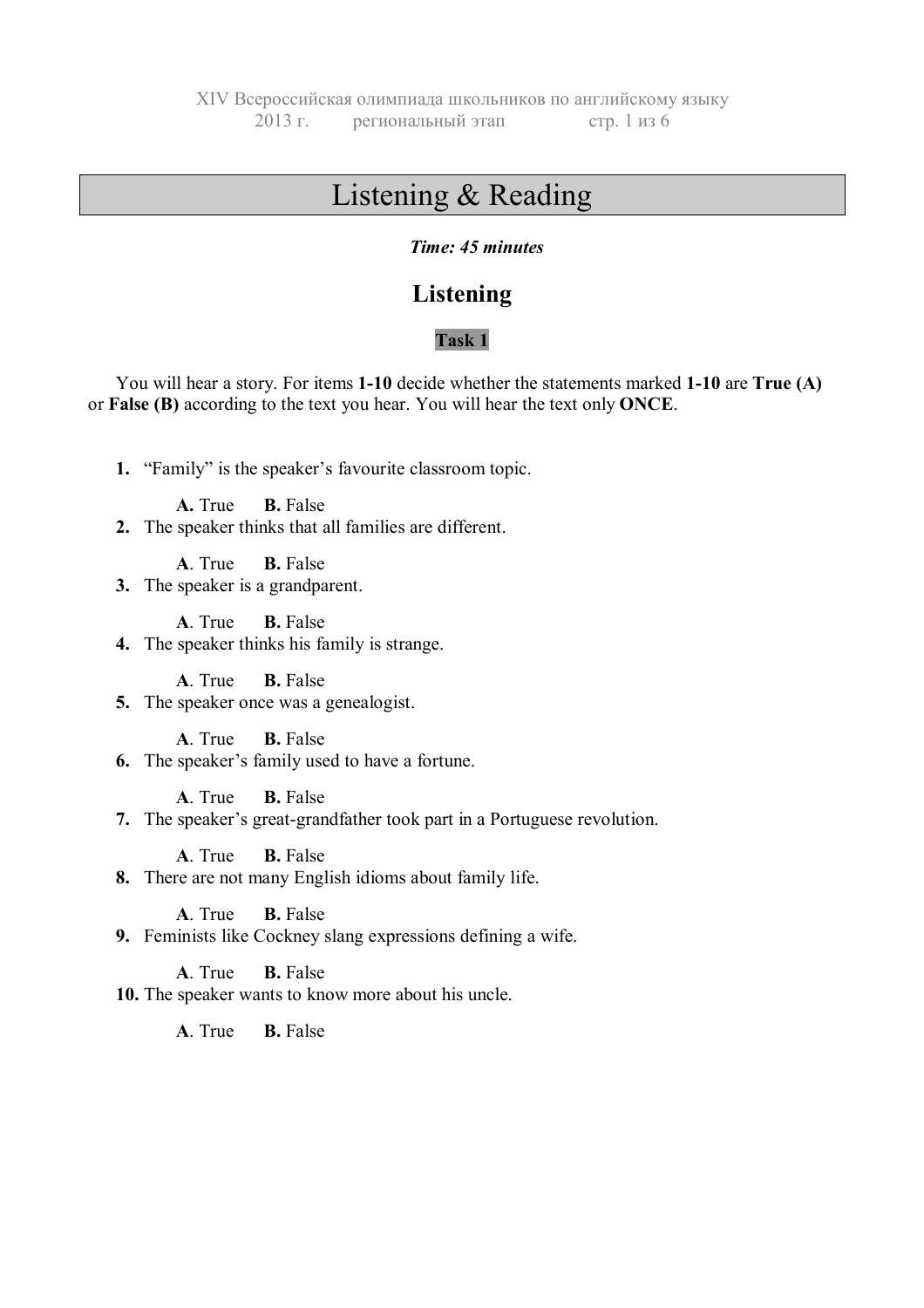## **Integrated listening and reading**

#### **Task 2**

Read the text about the salmon migration, then listen to a part of the lecture on the same topic. You will notice that some ideas coincide and some differ in them. Answer questions **11-25** by choosing **A** if the idea is expressed in both materials, **B** if it can be found only in the audiorecording, **C** if it can be found only in the reading text, and **D** if neither of the materials expresses the idea.

#### **Now you have 7 minutes to read the text.**

Salmon, a fish prized for both food and sport, has a complex life cycle. After spending several years in the ocean, adult salmon travel back to the freshwater streams where they were originally spawned, to lay their eggs. The females bury the eggs under the sand at the bottom of the streams. When the fish are large enough, two years after hatching, the young salmon, called *smolts*, drift into rivers from smaller streams. The smolts use the strong flow from the melting snows to get to the Pacific Ocean, where they travel until they return to start the cycle again.

The damming of river systems in the northwestern region of the United States has had devastating effects on salmon. Not only are dams an obstacle for salmon navigating upstream, but they are also an impediment for the smolts travelling to the sea. The current itself has become very slow, not just because of the construction of numerous dams but also because companies intentionally operate the dams to slow the current. They store the water from the melting snow until the winter, when more electric power is needed. As fewer smolts reach the oceans and fewer adults return, salmon fail to produce a sufficiently numerous new generation. This could eventually lead to the extinction of the fish.

Attempts are being made to get the young salmon downriver more quickly. One such attempt has consisted of transporting the smolts by barge. Another suggestion, proposed by environmentalists, is to increase the rate of water flow. Also under consideration is the reduction of the water level in the reservoirs for a period in the spring when the smolts are migrating downstream. This would also increase the flow rate temporarily, without requiring massive amounts of water, and thus enable the young salmon to move downstream faster.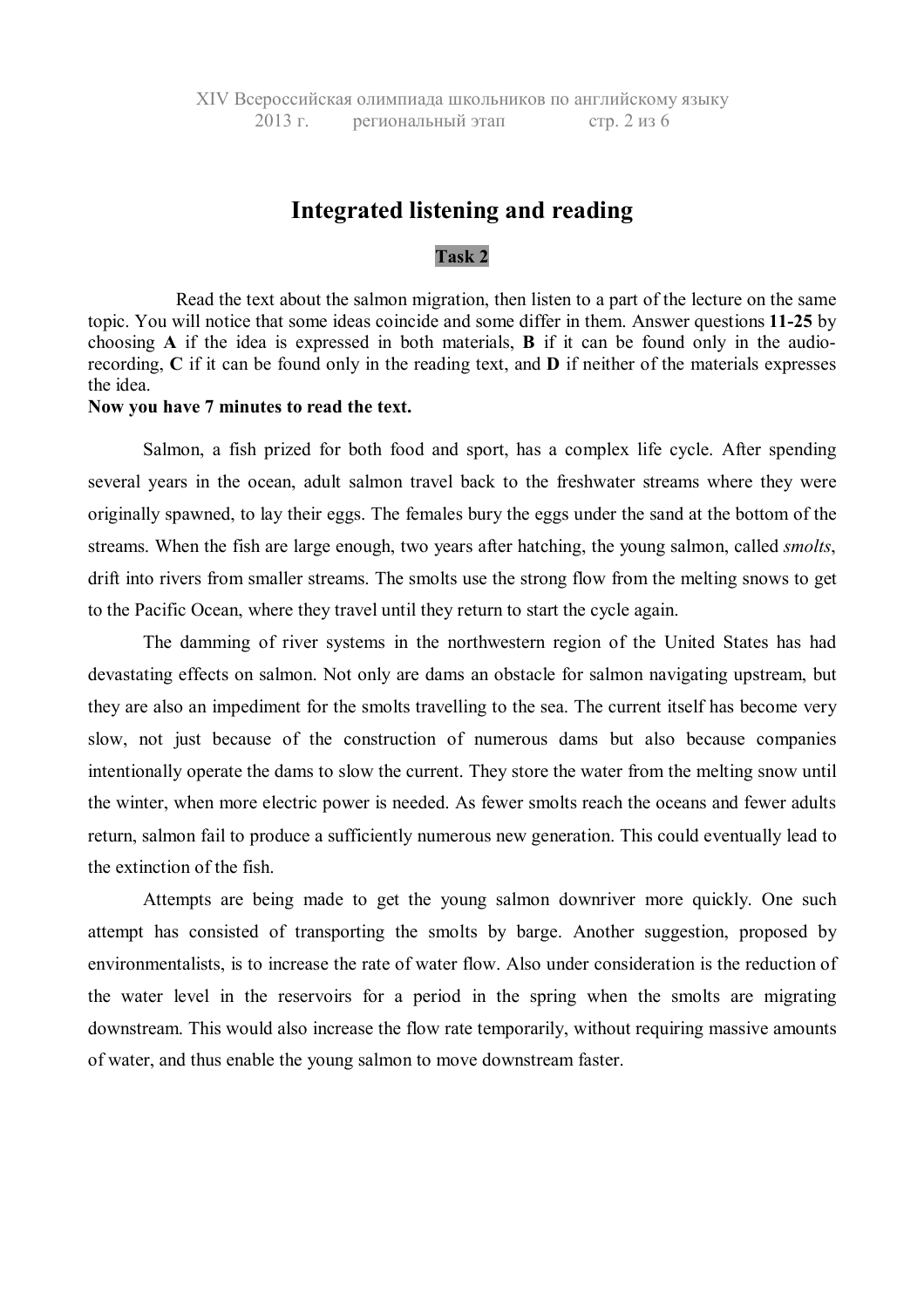**Now listen to a part of the lecture on the same topic and then do the task (11-25), comparing the text above and the lecture. You will hear the lecture twice.**

- **11.** Snow-melting water is kept in reservoirs until the winter when more electricity has to be produced.
- **12.** The strength of the current affects the lifecycle of salmons.
- **13.** Power companies are eager to help environmentalists save the species from complete extinction.
- **14.** Artificial transportation to the sea can damage great numbers of young salmon.
- **15.** Dams can cause problems to fish migration.
- **16.** One of the methods proposed for restoring salmon population is using barges for transporting smolts to the salt water.
- **17.** As an organism, salmon goes through various stages of its development.
- **18.** Smolts move upstream to reach their natural habitat.
- **19.** The reason why a lot of fish die is that they have already changed to live in the ocean water, while the long trip keeps them in fresh water no longer suitable for their bodies.
- **20.** There are two main reasons for which salmon is considered to be valuable.
- **21.** The Pacific Ocean is the favourite hatching place of adult salmon females.
- **22.** The time necessary for young salmon to reach the ocean in natural conditions is from one to three weeks.
- **23.** Melting snow can help young salmon to reach seawater.
- **24.** Large-scale damming intensifies the flow of water and thus triggers the hatching.
- **25.** Several solutions proposed for facilitating salmon migration have been criticised.

# **Reading**

### **Task 3**

You are going to read an article containing information about seven comedians appearing at a large annual arts festival in the UK. For questions **26-40**, choose from the reviews **(A-G)**. The reviews may be chosen more than once.

#### **Top Comedians at this Summer's Festival**

This year's festival offers a wide variety of stand-up comedians for visitors to choose from. Here is our pick of some of the best of them.

### **A Sarah Millican**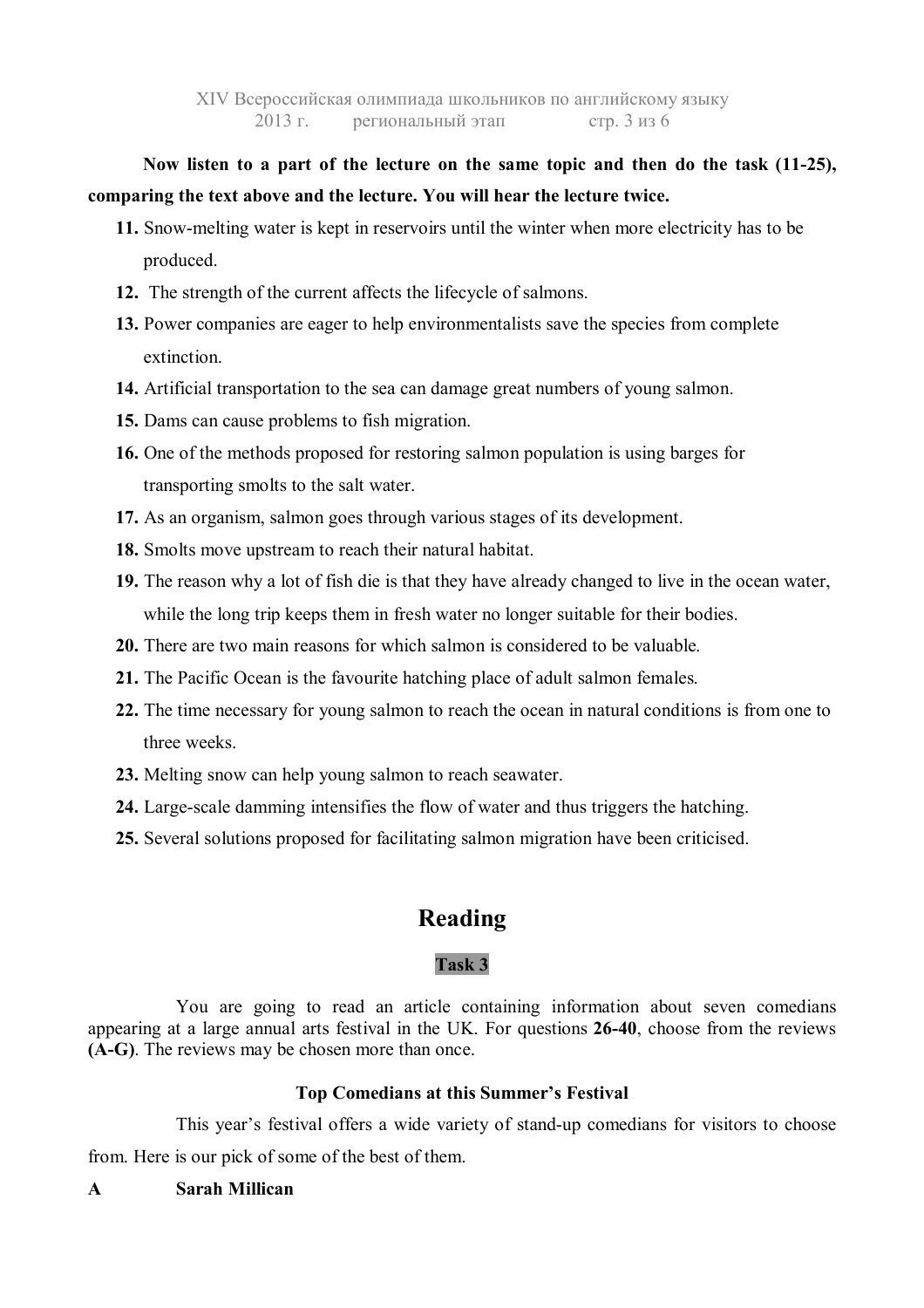# Millican took home the best newcomer award at the festival two years ago and her career will be the model for the many aspiring comics making their debuts at this year's festival. Millican followed up that success with television appearances on some popular prime-time shows as well as her own radio series. Her new show, Chatterbox, only her third full-length show, will go on to become her first national tour this autumn. Audiences love her combination of warm northern chat and her frank jokes.

#### **B Jennifer Coolidge**

The festival wouldn't be complete without at least one US movie star braving a month of live audiences, and this year it's Jennifer Coolidge, best known to a generation of teenagers as Stifler's mom in the American Pie series. A talented comic actress, Coolidge makes her festival debut this year with a noisy show about pop culture, show business and men. No one quite knows what to expect, but it should be worth a visit.

#### **C Shappy Khorsandi**

Now with a bestselling book to her name and an increasing television profile Shappi Khorsandi is likely to be one of the most popular acts at the festival, as her popularity is not restricted to any generation, and she has a talent for making men as well as women feel comfortable. Past shows have relied heavily on her Iranian heritage and her father's story; this year, expect to hear a lot more about her current personal life. Her recent divorce and life as a single mother have provided her with plenty of raw material, but for Khorsandi the personal and political are always comically tangled.

#### **D Robin Ince**

Taking time out from his stage and radio collaborations with the scientist Brian Cox, Robin Ince returns to the festival, offering fans who enjoy his winning combination of intellectual curiosity and explosive liberal views a choice of two shows. A committed supporter of the "Free Fringe", a collective effort to resist the dominance of the big venues and sponsors, Ince will be offering his shows free. These are *Robin Ince Asks Why?* and *Carl Sagan Is Still My God*, the latter being a homage to the American astrophysicist and popular science writer.

#### **E Ardal O'Hanlon**

It may be hard not to think of him first and foremost as Father Dougal, the character he played in the popular TV drama series, but O'Hanlon began as a stand-up comic and is one of the most accomplished live performers you'll find at the festival. Fresh from performing in the US last year in a triple bill with two other Irish comics, O'Hanlon's live act ought to be compulsory viewing for any aspiring comedian; a friendly, slightly bewildered air masks a sharp intelligence, and his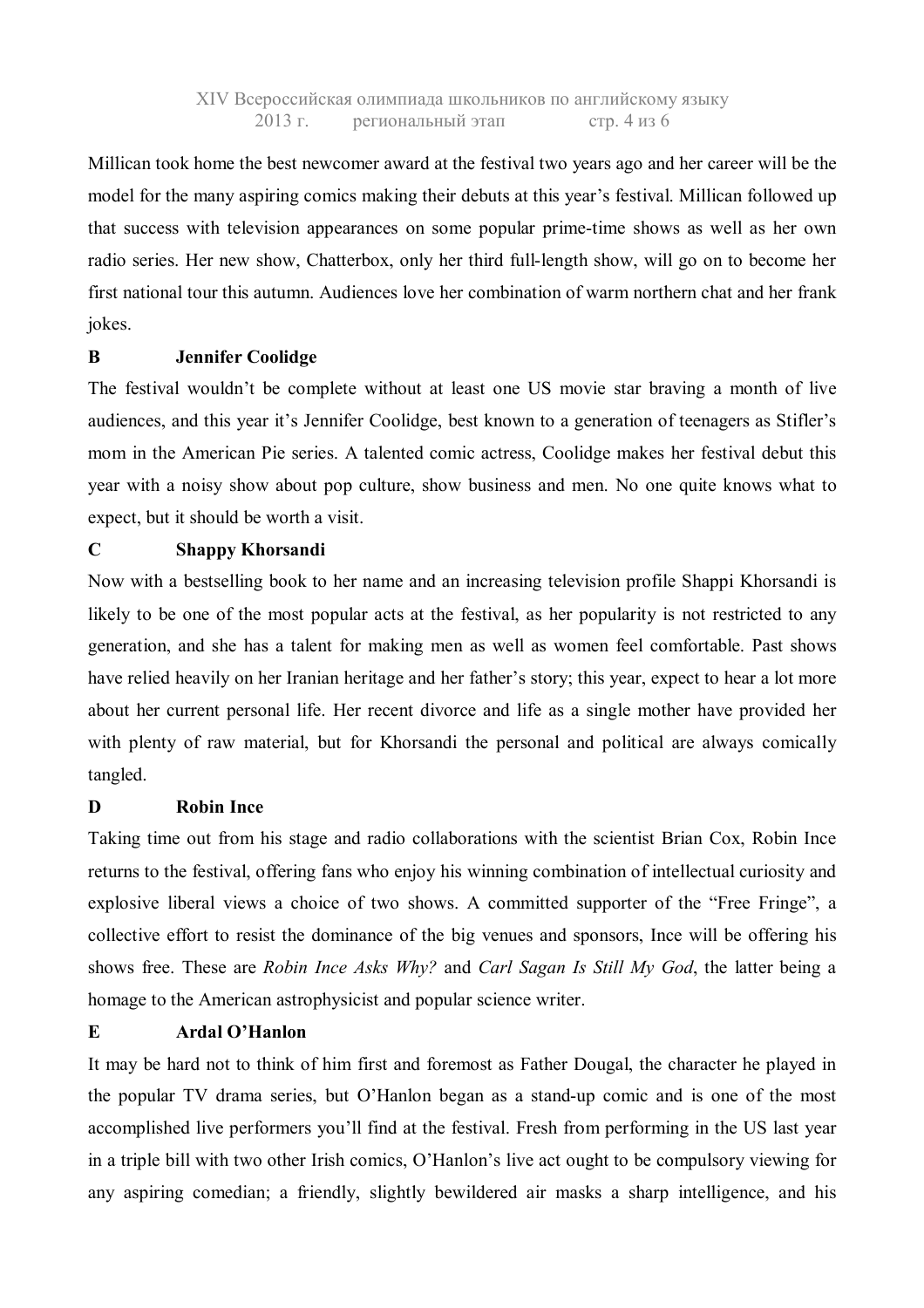mastery of timing and delivery is a joy to watch. This is a new show for the festival and, as with his festival show last year, it is the prelude to a nationwide tour in the autumn.

#### **F Susan Calman**

Former corporate lawyer Susan Calman has been a favourite among Scottish comedy fans and discerning festival-goers since giving up her day job four years ago, but this year the secret is well and truly out. The diminutive Scot, now a regular on radio's *News Quiz*, has moved to a bigger venue, with a new show in which she considers her own childhood. She's passionate about political comedy often publicly regretting the lack of effective political satire in Britain.

#### **G Emo Philips**

In only his fourth appearance at the festival, the remarkable Emo Philips brings the show he is currently touring across the US, *Please Witness My Act*. The man described by *Psychology Today* as "stand-up comedy's zany godfather" last visited in 2001, when he out-sold every other act at the festival. Over the past 35 years, Philips has won a devoted cult following, with his strange persona and his skillful jokes – three of them made it into a recent magazine list of *The 75 Best Jokes of All Time*. A true original, he may puzzle the mainstream, but his fans will be thrilled to see him back.

#### **About which comedian is the following statement made?**

| This comedian appeals to people of different genders and ages.                    | 26 |
|-----------------------------------------------------------------------------------|----|
| This comedian is critical to the current state of their favourite type of comedy. | 27 |
| This comedian will do a show nationwide for the first time later this year.       | 28 |
| Anyone who wants to be a comedian should watch this person in action.             | 29 |
| This comedian has also had some success as an author.                             | 30 |
| It's this comedian's first appearance at the festival.                            | 31 |
| You don't have to pay to go to this comedian's show.                              | 32 |
| This comedian won a prize at a previous festival.                                 | 33 |
| This comedian uses difficult experiences from their own life in shows.            | 34 |
| This comedian was previously employed in a legal profession.                      | 35 |
| Among a certain group this comedian is better known for working in films.         | 36 |
| This comedian might not appeal to everyone.                                       | 37 |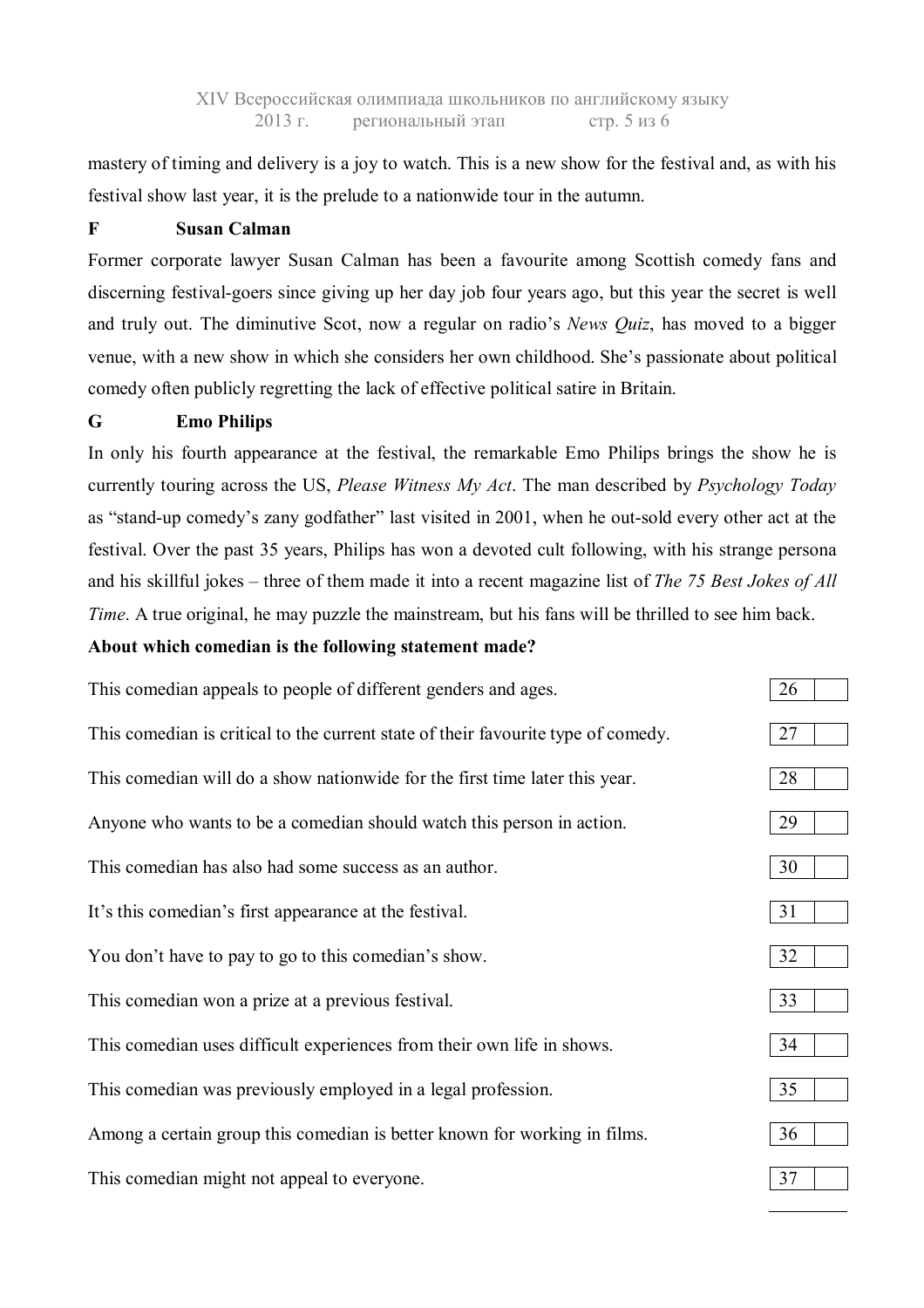|  | Many young comedians would like to imitate this person's career. | 38 |
|--|------------------------------------------------------------------|----|
|  |                                                                  |    |

This comedian recently did an overseas tour with some other comedians from their country.

This comedian has recently worked on radio and in the theatre with another well-known person.

# **TRANSFER ALL YOUR ANSWERS TO YOUR ANSWER SHEET**



| H |  |
|---|--|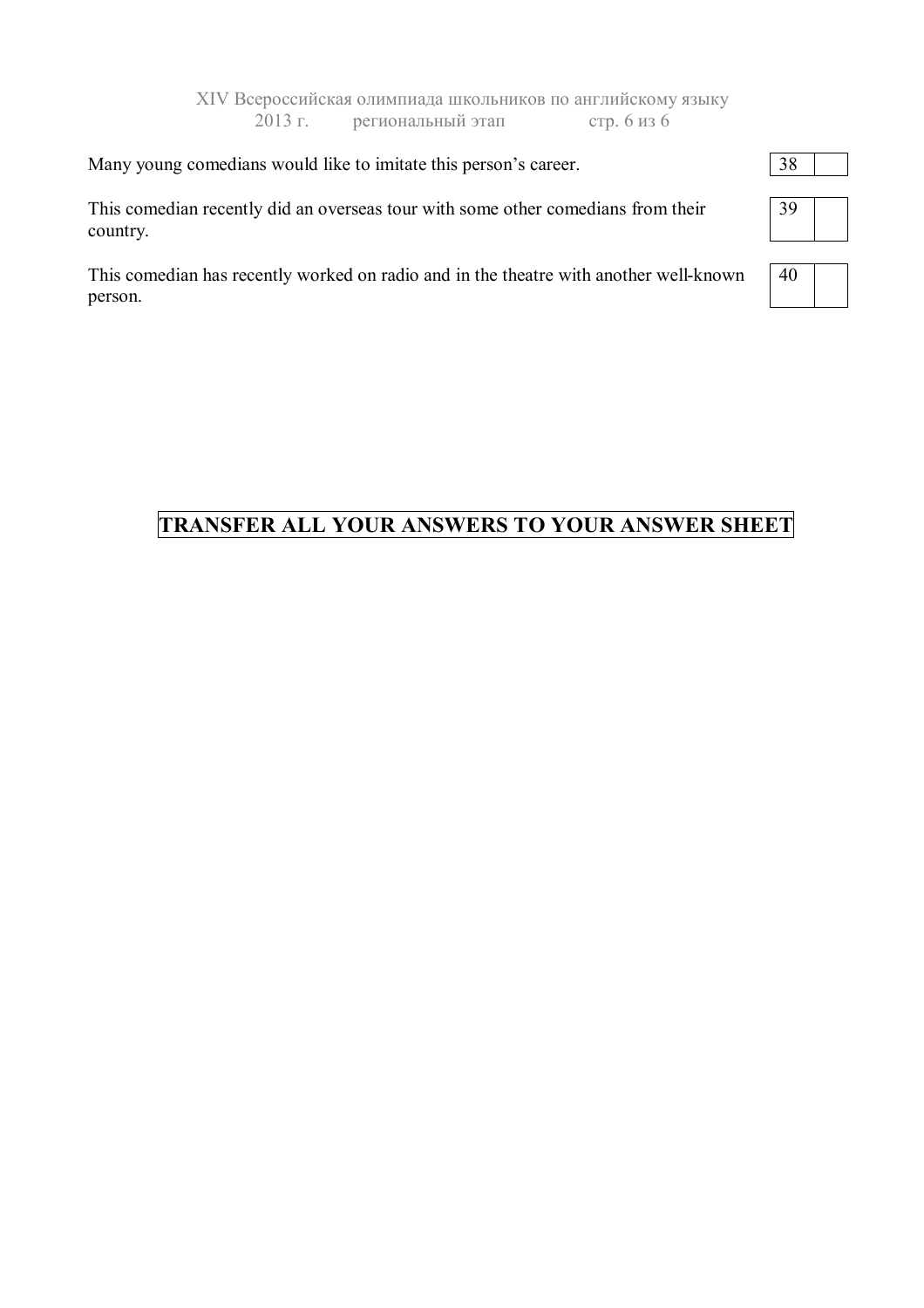#### XIV Всероссийская олимпиада школьников по английскому языку 2013 г. региональный этап стр. 1 из 3

# Use of English

#### *Time: 30 minutes*

#### **Task 1**

#### **For items 1 – 10 solve the crossword completing the conversations below with suitable words. Some words have been filled in as an example.**

**Across:**

- **-**Do you want to pay by credit card?
	- No, I'll pay *cash*.
- I paid \$4 for this shampoo last week. Now it's only \$3.50.
	- It is on *special offer*. (There are two words written in one.)
- **1.** Can I have my money back please? - I'm sorry, we don't give
- **2.** Were those shoes expensive? - Not at all. They were a real
- **3.** Are you looking for anything in particular? - Not really. I'm just  $\frac{1}{\sqrt{2\pi}}$ .
- **4.** I'm afraid I've broken your vase. - Don't worry. It wasn't \_\_\_\_\_\_\_\_\_\_ anything.

#### **Down:**

- **-**Can I try this jacket on before I buy it?
	- Certainly. I'll show you to our *fitting room*. (There are two words written in one.)
- I can't possibly eat any more.
	- Neither can I. Let's ask for the *bill*.
- Do you sell fresh prawns?
	- Yes, we do. They are over the fish *counter*.
- **5.** Are you going to buy that new coat? - I can't. My account is already
- **6.** Have you got anything smaller than a 20\$ note? - I'm sorry, I've run out of  $\blacksquare$
- **7.** Do you get this magazine by post every month? - Yes, I pay an annual
- **8.** How many tickets would you like? - Ten please. Do we get a group  $\gamma$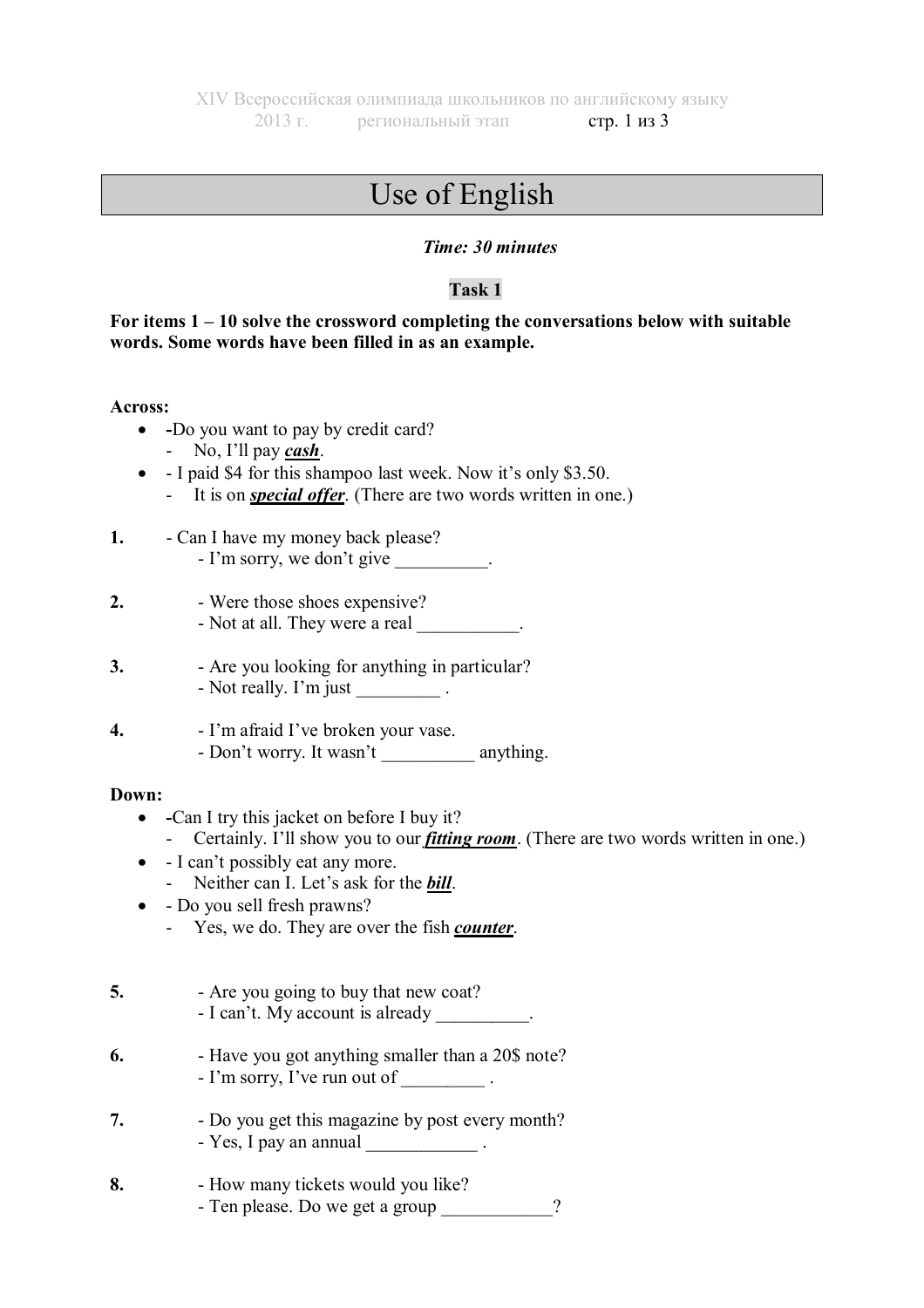XIV Всероссийская олимпиада школьников по английскому языку  $2013$  г. региональный этап стр. 2 из 3

- **9.** I think I've been overcharged. - Really? Could you show me your \_\_\_\_\_\_\_\_\_\_\_ please?
- 10. Why aren't you travelling by train?
	- $-$  I can't afford the  $\_\_\_\_\_\_\_\_\$ .

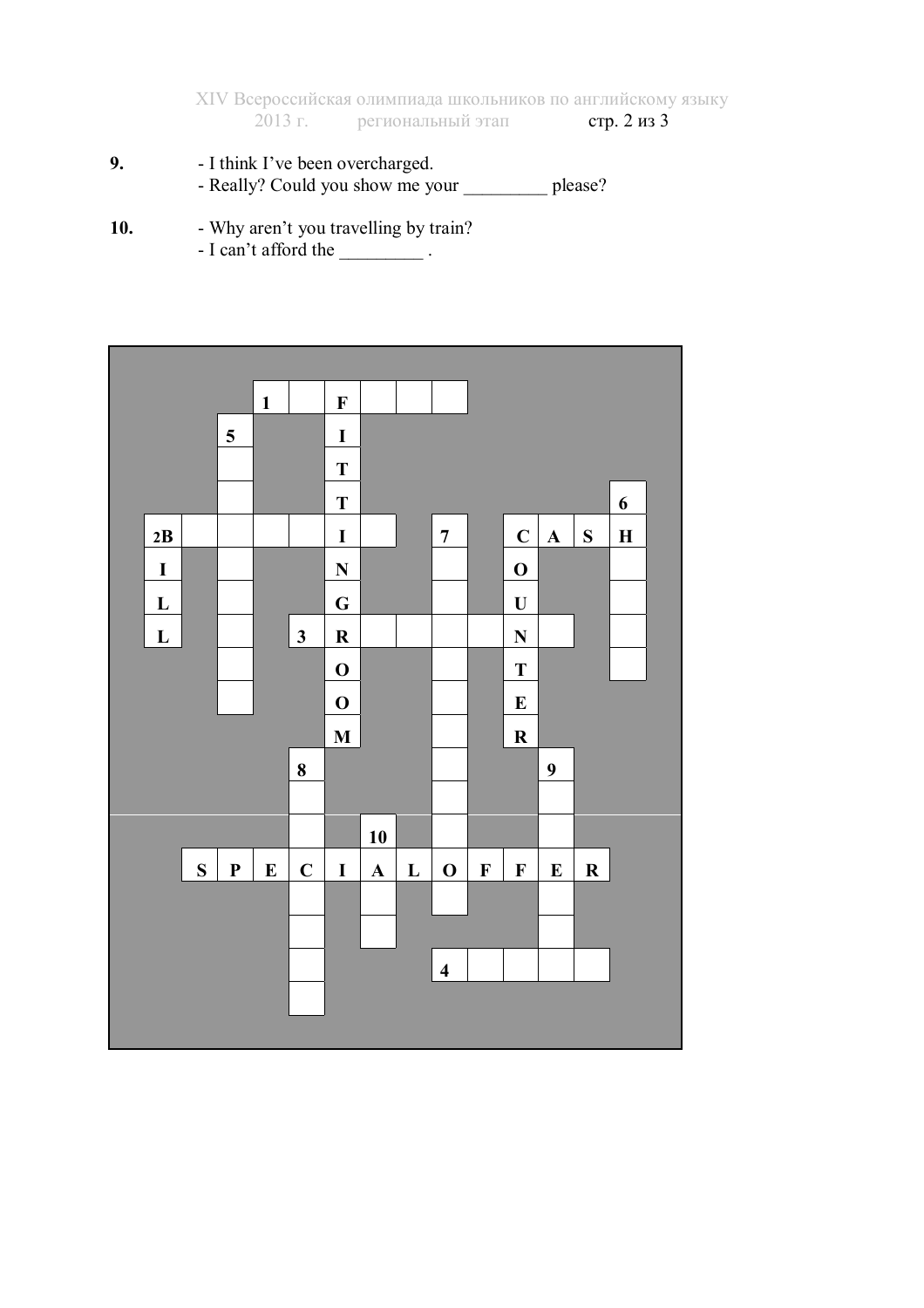#### **Task 2**

#### **For items 11 – 20 fill in the gaps, using the words in the box. There are some extra words you don't have to use.**

**arranged, at, exciting, historic, historical, Imperial, near, nearby, on, quiet, quite,** 

**relaxed, scene, scenery, serving, shade, shadow, the Imperial, wander, within, wonder**

Stay at 11. **Hotel.** Relax and enjoy the beautiful **12**. **\_\_\_\_\_\_\_\_** around you. Would you like a game of golf and tennis? Or would you prefer to 13. **a** in remote hills on a sunny day? Or would you like just a **14. \_\_\_\_\_\_\_** rest in the **15.** \_\_\_\_\_\_\_\_\_ of the garden? Situated on the banks of the Thames, the hotel has a lot of facilities for young and old. It is also **16. easy reach of several interesting 17. buildings**, dated back to the  $18<sup>th</sup>$  century. Special food can be **18. \_\_\_\_\_\_\_\_\_** for vegetarians and those on a diet. We can meet you at the **19.\_\_\_\_\_\_\_\_\_** station, called 'The Thames Gardens', **20. \_\_\_** arrival. It's only a 5-minute drive from the station to the hotel. Reasonable prices. You will really enjoy staying here.

## **TRANSFER ALL YOUR ANSWERS TO YOUR ANSWER SHEET**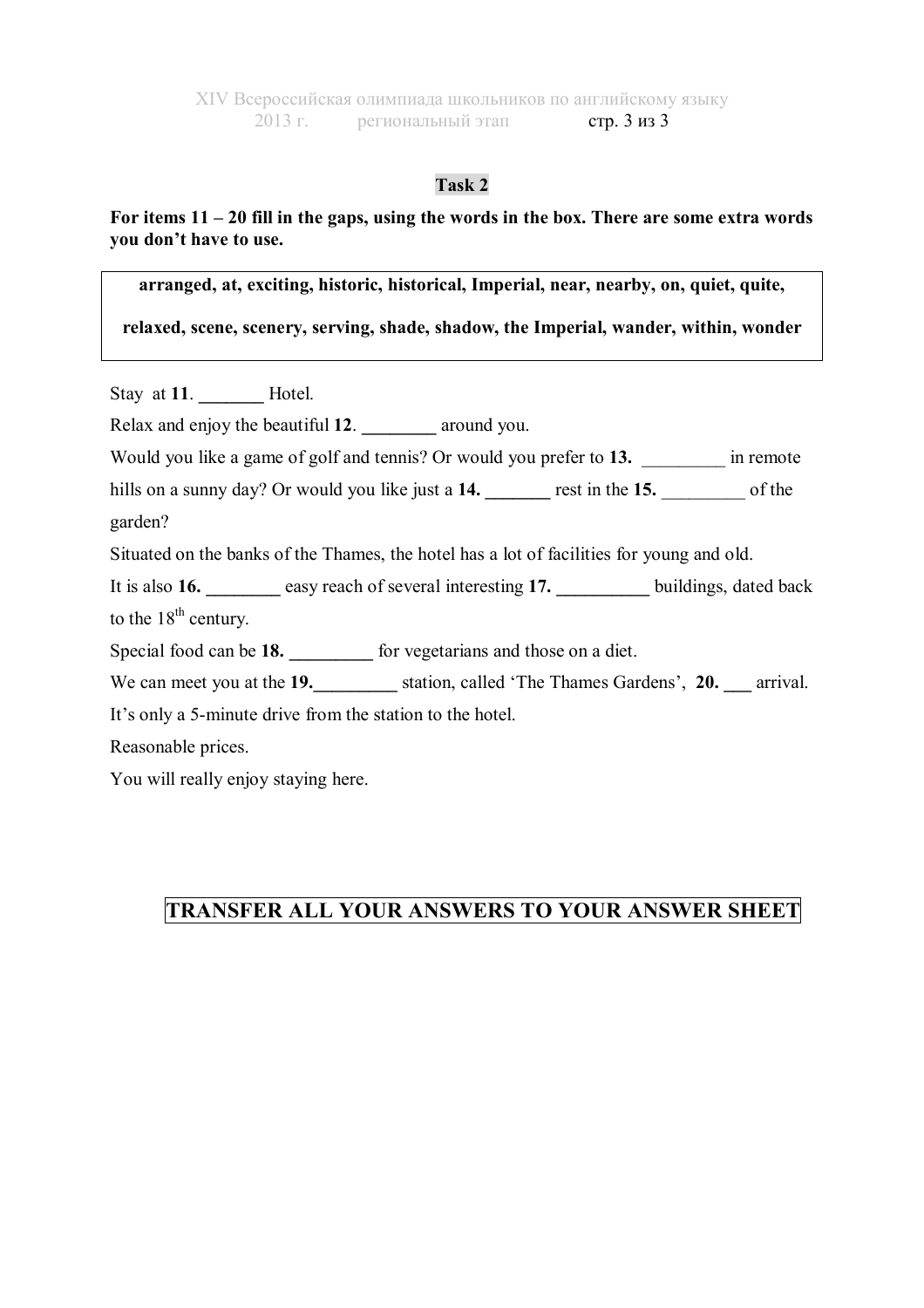#### **Participant's ID number**

# Writing

#### *Time: 90 minutes*

## **Writing task 1**

#### **Imagine that you are a teacher of English at school and you have given your students the writing assignment:**

Comment on the following statement.

**When you are studying away from home, the best choice for you is to live with your acquaintances.**

What is your opinion? Do you agree with this statement?

**Write 180 – 200 words.**

Use the following plan:

- make an introduction (state the problem)
- express your personal opinion and give 2 reasons for your opinion
- express an opposing opinion and give 1 reason for this opposing opinion
- explain why you don't agree with the opposing opinion
- make a conclusion restating your position

One of your students has sent you her essay by e-mail.

#### **Playing the role of a school teacher,**

- 1) **find 5 (grammar, vocabulary or spelling) mistakes** in your student's work and correct them;
- 2) **write an e-mail to your student**, expressing your opinion on her work (use **50 – 60** words). Observe the rules of letter writing, except for the address. **Do not write your real name!**

#### **Student's Essay**

#### **When you are studying away from home, the best choice for you is to live with your acquaintances.**

- **1** *I disagree to this statement. If you are thinking of going away to study, your*
- *choice of accommodation will be very important. You may be lucky enough to have* **2**
- *the chance of staying with somebody your parents know, for example, your*  **3**
- *distant relatives or your parents' friends. However, this can bring problems as well as* **4**
- *advantages. Family life may well distract you of your studies, and there will also be* **5**
- *the question of what you should pay to your hosts. No matter how carring they may* **6**
- *be and no matter how much they want you with them, they won't expect to keep you* **7**
- *for nothing. Paying too much or too little can easily lead to feeling awkward but* **8**
- *setting the right amount can be tricky and embarrassed.* **9**
- *You will also have to adjust with your hosts' way of life and put up with* **10**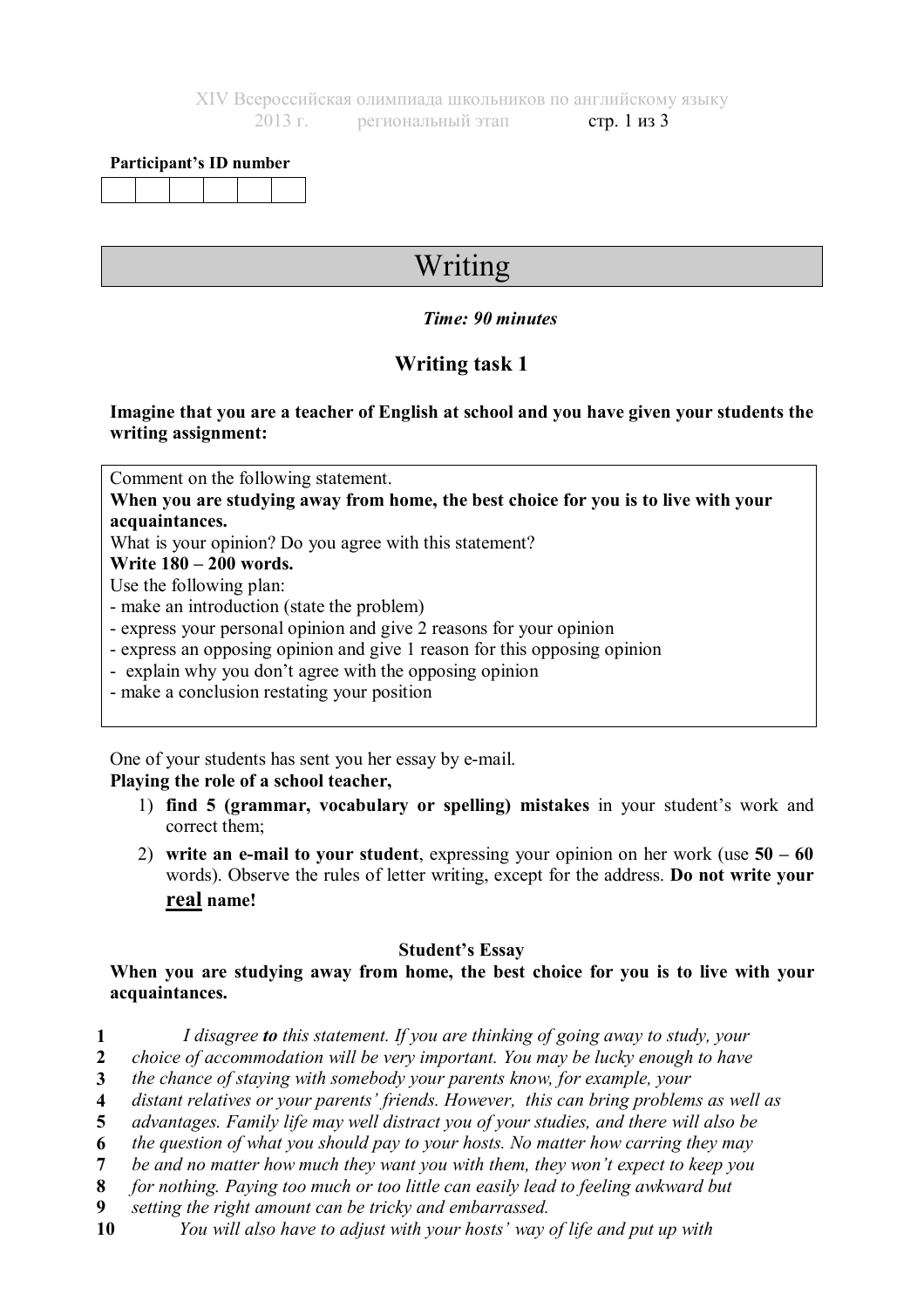XIV Всероссийская олимпиада школьников по английскому языку 2013 г. региональный этап стр. 2 из 3

- **11** *their habits. They will also have to do their best to make you feel at home. In other*
- *words, it is wrong to believe that if you are living with somebody you know it*  **12**
- *will be costing nothing either for you or for them. Living in a dormitory can often* **13**
- *be the best arrangement after all.* **14**

*Ann Applewood*

Find and correct the mistakes. Complete the table below. The first mistake has been corrected as an example. **Find 5 more mistakes and correct them**.

| line | incorrect | correct |
|------|-----------|---------|
|      | to        | with    |
|      |           |         |
|      |           |         |
|      |           |         |
|      |           |         |
|      |           |         |

**Playing the role of a school teacher, write an e-mail to your student**, expressing your opinion on her work. **Do not** comment on the grammar, vocabulary or spelling mistakes in your letter. Comment on the composition and general idea of the essay. Observe the rules of letter writing**, except for the address**. **Do not write your real name!** Write **50 – 60 words**.